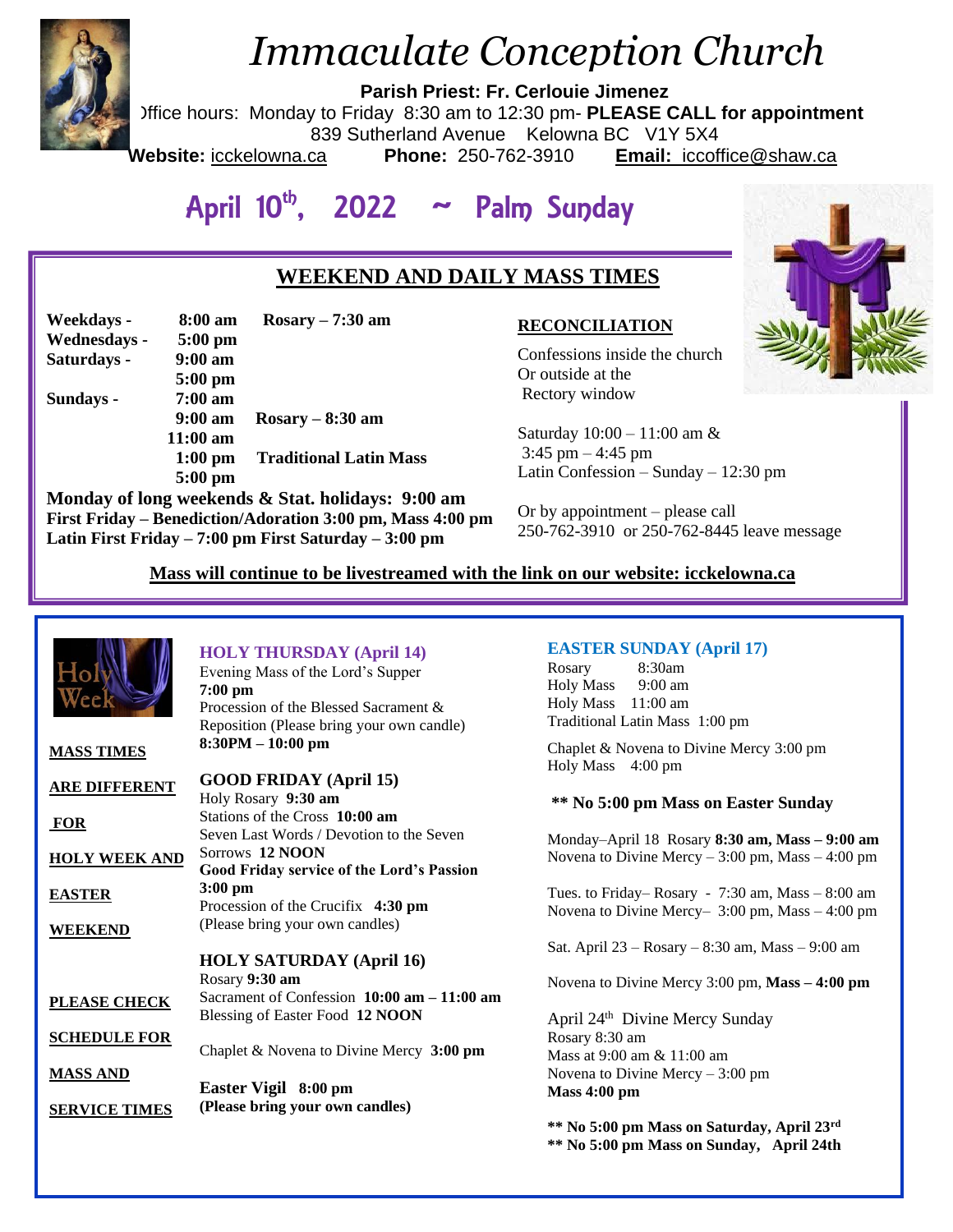**Parish & Religious Ed Offices PLEASE CALL OR EMAIL to make an appointment Parish Office: Maureen Marks**   $250-762-3910$  ext. 0 or [iccoffice@shaw.ca](mailto:iccoffice@shaw.ca) **Religious Ed office** David Ziebart [david@icckelowna.ca](mailto:david@icckelowna.ca)  250-762-3910 ext. 3 Leanne Hopegood [leanne@icckelowna.ca](mailto:leanne@icckelowna.ca) 250-762-3910 ext. 4

#### **SCAMMERS AGAIN!!**

An email is out asking to reply for a "confidential request from Fr. Cerlouie Jimenez". DO NOT REPLY!! Delete the email.

It is a scam. Let others know!

#### **YOUTH EVENTS**

#### **Sunday, April 24**

l

Laser Tag! 6:00 to 8:15 pm Drop Off and Pick Up at ICC Parish Center (use East Entrance – closest to Ethel Street). Bring: \$5.00, Active Wear, Runners, Planet Lazer Waiver

For more information or to sign up for these events, please contact [david@icckelowna.ca](mailto:david@icckelowna.ca) or [leanne@icckelowna.ca](mailto:leanne@icckelowna.ca) . We would love to hear from you!



#### **REMEMBER TO PRAY FOR THE ILL:**

Heidi Hurson, Dorota Nowack, Chinee Fajardo,Rosemarie Rosser, Luisito and Crispin Clemente, Nancy Brisson. Paul Meyer, Ginoefa Diakow, Rick Lock, Cathie Lock, Mertis Filiatrault, Sister Barbara, Candace Gilmore-Stephensen, Anne Engel, Aisley Ducharme, Tony Lunelli, Catherine Fortunat, Michael M, Trudy Szulkies, Cherie Lynn Walsh, Suzanne Crowe, Alicia L, Rosa Maria Santos, Arthur Cobham, Marcus Cresswell, Ray Pauluk, Aggie Turner, Desjardines families, Rachel Donegan, & Ernie Poitras.

\*\*If you have a loved one **that** you would like on the prayer list or if you know of someone who no longer needs to be on the list please contact Maureen at the Parish office – 762-3910 ext. 0, or email at iccoffice@shaw.ca

#### **MASS INTENTIONS Repose – R. Intention – I.**

| 9:00 am <b>R.</b> Marcus Novel<br>Sat. Apr 9<br>5:00 pm I. Barry Greenwood<br>9:00 am Intention of Parishioners<br>Sun. Apr $10$<br>11:00 am Intention of Parishioners<br>5:00 pm <b>I.</b> Kathleen Mayhew | Sat. Apr 16 8:00 pm EASTER VIGIL/*NO Morning Mass<br>Sun. Apr 17 9:00 am EASTER SUNDAY MASS<br>11:00 am EASTER SUNDAY MASS<br>4:00 pm I. Mary Jean $\&$ Ben Sia                    |
|-------------------------------------------------------------------------------------------------------------------------------------------------------------------------------------------------------------|------------------------------------------------------------------------------------------------------------------------------------------------------------------------------------|
| 8:00 am <b>R</b> . Teresa Chiarello<br>Mon. Apr 11<br>Tues. Apr 12 8:00 am <b>R.</b> Josephine & Anthony Krizak<br>8:00 am I. Matteo Plaxton<br>Wed. Apr 13<br>5:00 pm <b>I.</b> Grace Kulaga               | Mon. Apr 18 9:00 am R. Lawrence Bruch<br>4:00 pm <b>I.</b> Rod Atwell<br>Tues. Apr 19 8:00 am R. Bernadette Bell<br>4:00 pm R. Cecil Kaller<br>Wed. Apr 20 8:00 am I. Stella Majic |
| Thurs. Apr. $14$ *** NO 8 am Mass                                                                                                                                                                           | 4:00 pm I. Joey Marin-Rasmussen                                                                                                                                                    |
| HOLY THURSDAY -7:00 pm ONLY                                                                                                                                                                                 | Thurs. Apr 21 8:00 am R. Theresa & Antonio O'Campo Diaz                                                                                                                            |
| GOOD FRIDAY $-***$ NO 8 am Mass                                                                                                                                                                             | 4:00 pm I. Ben & Mary Jean Sia                                                                                                                                                     |
| Apr. 15                                                                                                                                                                                                     | Apr 22 8:00 am R. Doris Marie McBean                                                                                                                                               |
| Fri.                                                                                                                                                                                                        | Fri.                                                                                                                                                                               |
| 10:00 am Stations of the Cross                                                                                                                                                                              | 4:00 pm $\,$ <b>R</b> . Fulvia Pasutto                                                                                                                                             |
| <b>Good Friday service</b>                                                                                                                                                                                  | Sat. Apr. 23 9:00 am I. Michelle Collins                                                                                                                                           |
| $3:00$ pm                                                                                                                                                                                                   | 4:00 pm I. St. Vincent de Paul families                                                                                                                                            |

**Give to the Ukrain**e – We have a list of items (on the tables in the entrance of the church) that are needed by our brothers and sisters in the Ukraine and bins in the entrance of the church you may leave the items. You may also give to Our Lady of Dormition, Ukrainian Catholic Church on Coronation Ave and Gordon - **250-860-7295**. Please contact the church for times you can drop off items to support those suffering from the war in the Ukraine. Continue to pray for peace in the world.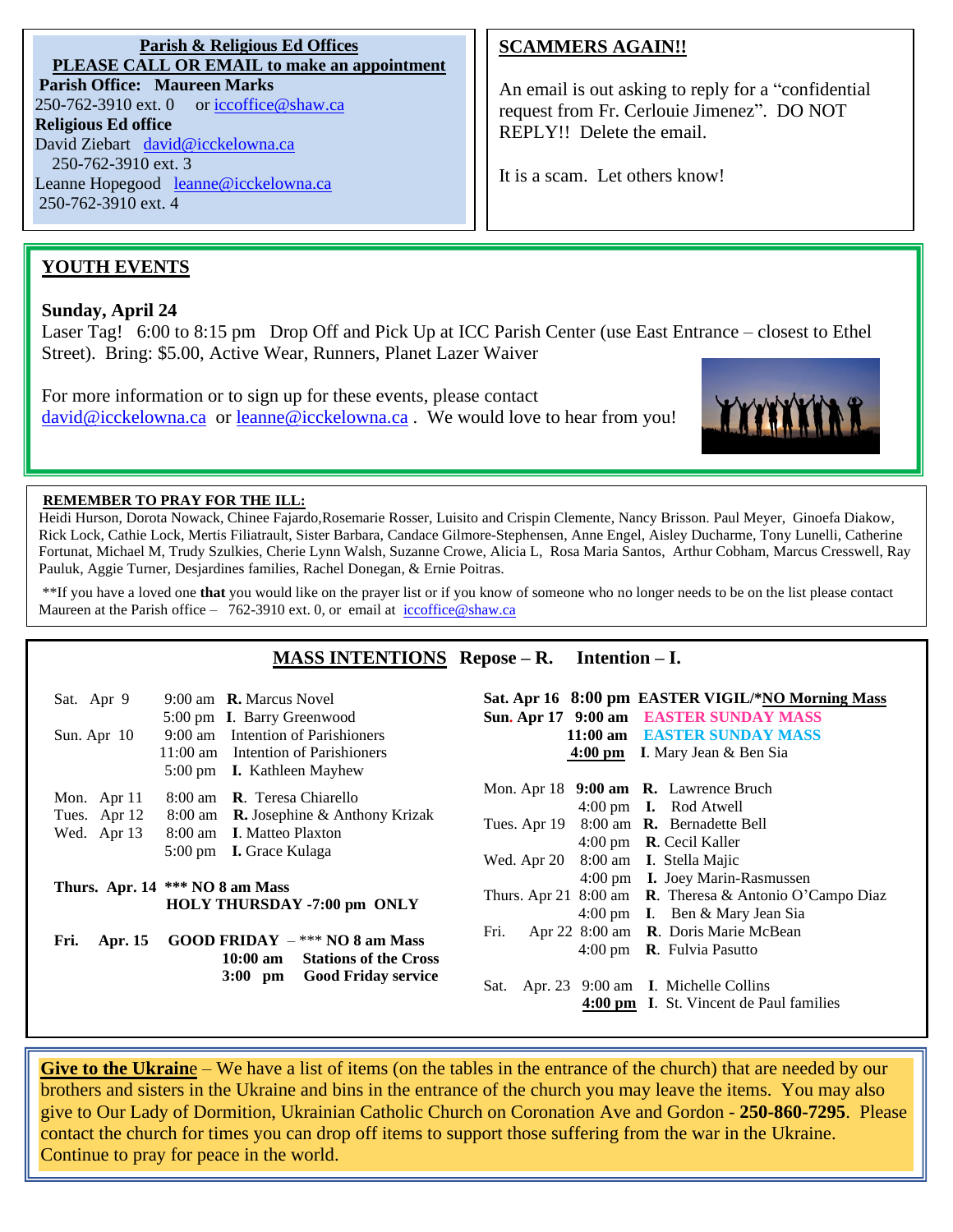#### *St. Vincent de Paul*

## God of Love,

Through this Lenten journey, purify my desires to serve you in the person of the poor. Free me from ignorance, fear, intolerance. any temptations to judge others, or to place myself above others. Grant me a generous heart that I may use my gifts and talents to help those in need.

#### **We are still in need of a treasurer for Saint Vincent de Paul. If you, or someone you know, is good with numbers, please prayerfully consider sharing your gifts in this way.**

For those who are able to give financially, we are now able to accept e-transfer donations at  $icc.svp@gmail.com$ , or through our National website: ssvp.ca . Click donate and choose Immaculate Conception Kelowna.



Thank you for your generosity to those in need.

#### **Knights of Columbus Way of the Cross**

You are invited to attend the 1st Annual Knights of Columbus outdoor Way of the Cross procession. Bring your family and friends and join your neighbors and fellow brothers and sisters in an opportunity to reflect on Jesus' death and the sacrifice He made for us.

Date: April 15, 2022 – Good Friday Time: 12:00 noon Location: Immaculata Regional High School - open field (back of the school) 1493 KLO Rd, Kelowna

Lots of parking available Unfortunately no washroom facility available



#### **USHERS NEEDED**

**We are in need of ushers for the Easter celebrations – all the masses and the Good Friday Service.**

**Please contact Leanne Hopegood if you can give us a hand. She will train you on what you need to do.**

**Thank you! [leanne@icckelowna.ca](mailto:leanne@icckelowna.ca)**

#### **Good Friday – Holy Land Collection**

On Good Friday there is a collection for the Holy Land. Please give. You may use your blue Holy Land envelope or if you wish to make a donation (and you do not have parish envelopes) and get a tax receipt please ensure you have your contact information – name, address, phone number

**PRINTED VERY CLEARLY** with your donation. Thank you!

**\*\* For special collections – please make your cheque payable to ICC and the "special collection destination" only in the memo line of your chq. Thank you.** 

**Example:** 

**Cheque payable to Immaculate Conception Church Memo – Share Lent**

#### **LEGION OF MARY -** Pray, Consecrate, Serve

Next meeting is Tuesday April 12th at 1 pm in the Blue Room of the parish hall. Newcomers are most welcome. For more information phone Annie at 250-762-5072 or Colleen 250-868-8071.

#### **KNIGHTS OF COLUMBUS EXEMPLIFICATION**

Since 1882, membership in the Knights of Columbus has been open to men 18 years of age or older who are "practical" (that is, practicing) Catholics in union with the Holy See.

The Father Pandosy Council 2558 (ICC) in Kelowna is proud to host its first post-pandemic session for the New Combined Exemplification of Charity, Unity, and Fraternity. The new ceremony advances you directly to the 3rd Degree in the Knights of Columbus.

The Exemplification will take place on Wednesday, April 20, 2022 starting at 7:00pm with the doors open at 6:30pm. Our new council chambers are located on 1169 Sutherland Ave in Kelowna, with ample parking in the back area.

For information on becoming a knight and the benefits of, please contact Ken Antao @ klantao@telus.net Join us today. Visit [https://www.kofc.org/secure/en/join/join](https://www.kofc.org/secure/en/join/join-the-knights.html)[the-knights.html](https://www.kofc.org/secure/en/join/join-the-knights.html) 

Vivat Jesus! Ken Antao Grand Knight Father Pandosy Council 2558 (ICC) - Kelowna